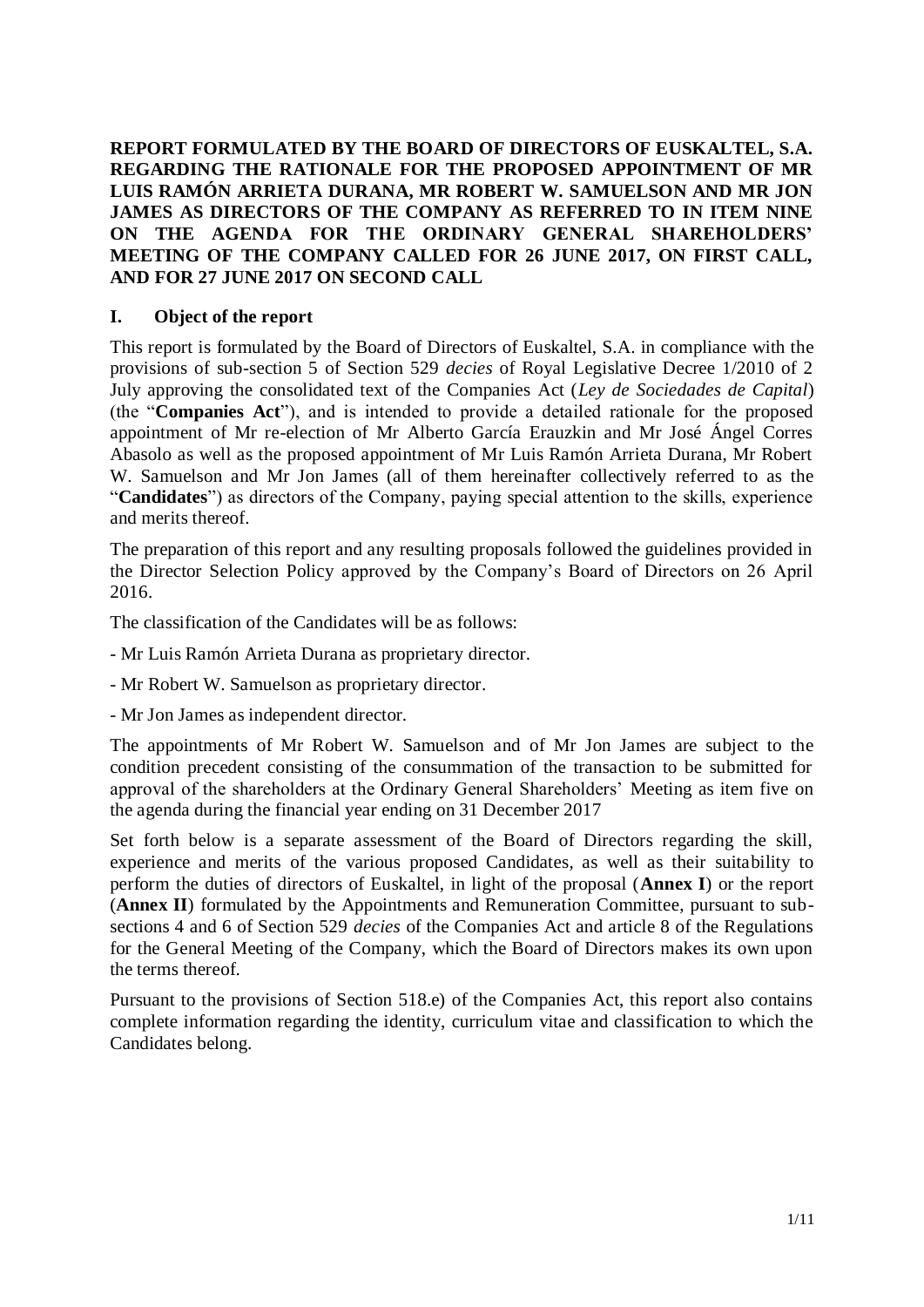# <span id="page-1-0"></span>**II. Rationale for the proposal**

# <span id="page-1-1"></span>**A. Mr Luis Ramón Arrieta Durana**

# **1. Biographical profile and training**

Mr Luis Ramón Arrieta Duran, born in Maeztu (Álava) in 1957. He has a degree in Chemistry from Universidad de Valladolid, as well as a Ph.D. in Financial Economy from Universidad Autónoma de Madrid, and completed his education at various business schools, including INSEAD and IESE.

## **2. Noteworthy experience for holding the positions thereof within the Company**

Mr Luis Ramón Arrieta Duran has spent his professional career mainly in the banking area. In particular, he has held the positions of Managing Director of Finanzia Banco de Crédito, S.A. and BBVA E-Commerce, as well as the positions of assistant executive vice president of BBVA and territorial director of BBVA for the Basque Country and Cantabria, all within the BBVA Group.

He has also been connected to the university training sector: he was Director-General of Universidad de Deusto from 2007 to 2012.

He has been a member of the Boards of Directors of entities like Norpension, S.A., Solium, S.A., Terra Network, S.A., Mobipay Internacional, S.A., Portal Gas Natural, S.A. and Hotelnet B2B, S.A., among others. He is currently a member of the Board of Trustees of Caja de Ahorros de Vitoria y Álava–Araba eta Gasteizko Aurrezki Kutxa Fundación Bancaria, representing the Provincial Government of Álava.

## **3. Class**

Mr Luis Ramón Arrieta Duran has been proposed based on his relationship with Kutxabank, S.A., the significant shareholder proposing the appointment thereof.

Thus, taking into account that Mr Luis Ramón Arrieta Duran has been proposed by a significant shareholder of the Company (i.e. Kutxabank), the Appointments and Remuneration Committee deems him to be a proprietary director pursuant to the provisions of sub-section 3 of Section 529 *duodecies* of the Companies Act.

### **4. Shares of the Company and derivative financial instruments whose underlying assets are shares of the Company of which the director is a holder**

Mr Luis Ramón Arrieta Duran is not currently the direct holder of any shares of Euskaltel or of financial instruments indexed to the value thereof.

## <span id="page-1-2"></span>**5. Requirements for appointment**

Based on the information provided by the candidate, the Appointments and Remuneration Committee has verified that Mr Luis Ramón Arrieta Duran meets the requirements of respectability, suitability, expertise, competence, experience, qualification, training, availability and commitment to his duties to hold the position of proprietary director of the Board of Directors of the Company, and has also verified that he meets the general requirements demanded of all directors of the Company as provided by law.

In particular, the Appointments and Remuneration Committee finds that, in the particular case of Mr Luis Ramón Arrieta Duran, in order to be able to properly perform the duties inherent to the proposed position, the candidate must adequately combine sufficient abilities, skills and experience in the following areas: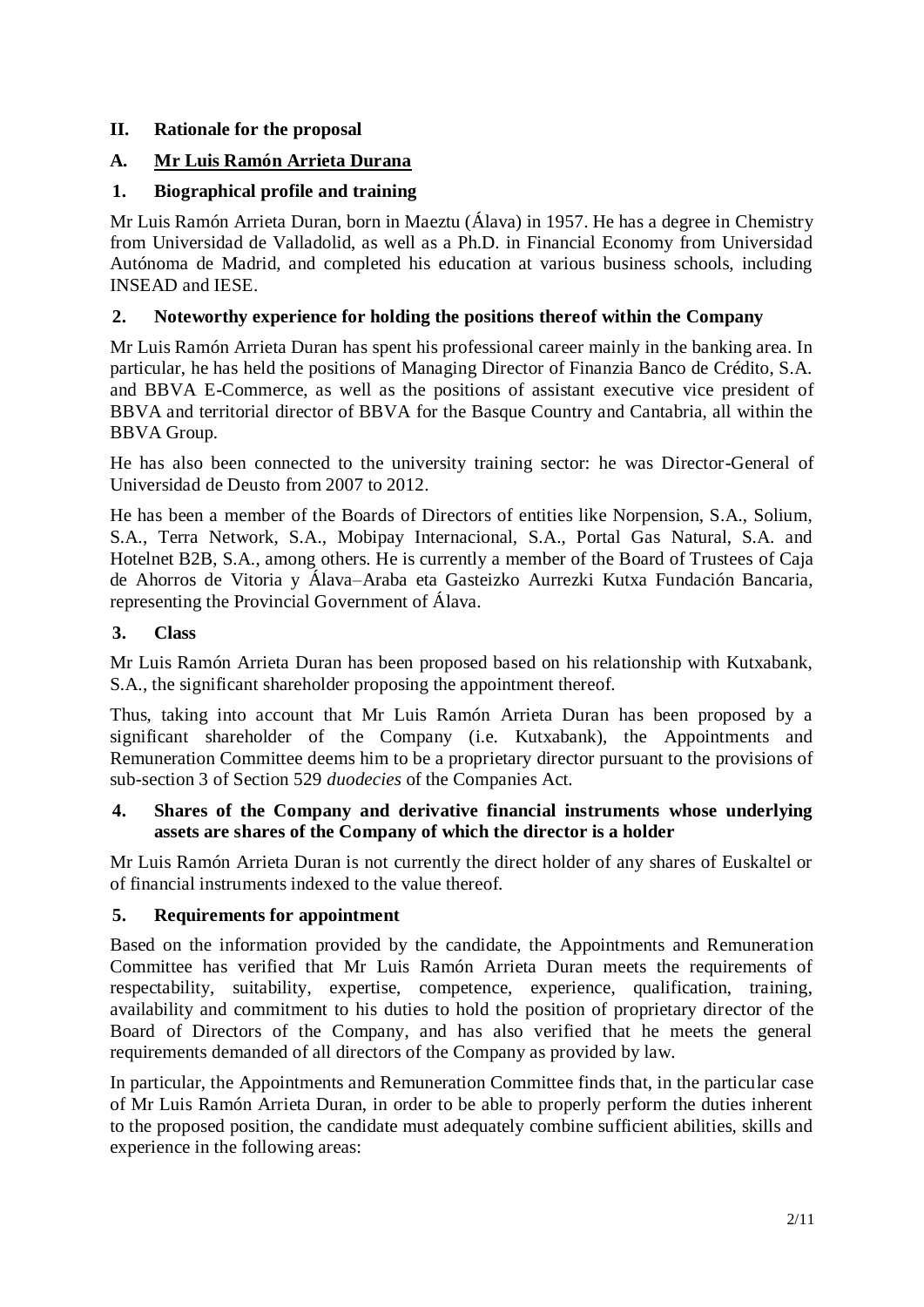- (i) the telecommunications industry and market, in which Euskaltel does business;
- (ii) strategic vision for the businesses;
- (iii) history of value creation;
- (iv) management of human resources and teams of people;
- (v) experience in management, leadership and business strategy as a director;
- (vi) highest level of ethics and respect of the business community generally;
- (vii) absence of conflict of interests and available time to attend scheduled meetings of the Board and, if applicable, of its various committees; and
- (viii) highest level of loyalty, commitment and sufficient and proven dedication to the Company's enterprise.

The Board of Directors finds that Mr Luis Ramón Arrieta Duran meets the foregoing conditions.

It has also verified that he is not affected, directly or indirectly, by any of the instances of disqualification, prohibition, conflict with or opposition of interests to the corporate interest as set forth in provisions of a general nature or in the internal rules of Euskaltel.

### **6. Conclusion**

The Appointments and Remuneration Committee has reported favourably on the proposed appointment of Mr Luis Ramón Arrieta Duran as director of the Company with the classification of proprietary director.

In view of all of the foregoing, the Board of Directors finds that Mr Luis Ramón Arrieta Duran has sufficient skill, experience and merit to perform the duties of his position.

## **B. Mr Robert W. Samuelson**

#### **1. Biographical profile and training**

Mr Robert W. Samuelson was born in Bradford (England) in 1964. He obtained his Master's Degree in Natural Sciences from the University of Cambridge and studied for his MBA at Cranfield University (Cranfield School of Management).

#### **2. Noteworthy experience for holding the positions thereof within the Company**

Mr Samuelson began his career in the industrial and engineering area, at British Aerospace and Royal Ordinance.

Mr Samuelson then worked as a consultant at Arthur D. Little Ltd., leading the corporate finance arm of this company, where he advised companies in the telecommunications industry.

In 2000 he joined the Virgin Group, where he has had various responsibilities. In particular, Mr Samuelson held the position of executive director of the strategy group of Virgin Media, Inc.; he also held the positions of director of corporate development at Virgin Management Limited and executive director at Telecoms & Media, a company belonging to Virgin Management Limited.

He was also responsible for the creation of new business lines at Virgin and for directing the development thereof towards the telecommunications area in Canada, the USA, France and South Africa; in 2001 he created the U.S. company Virgin Mobile USA, LLC.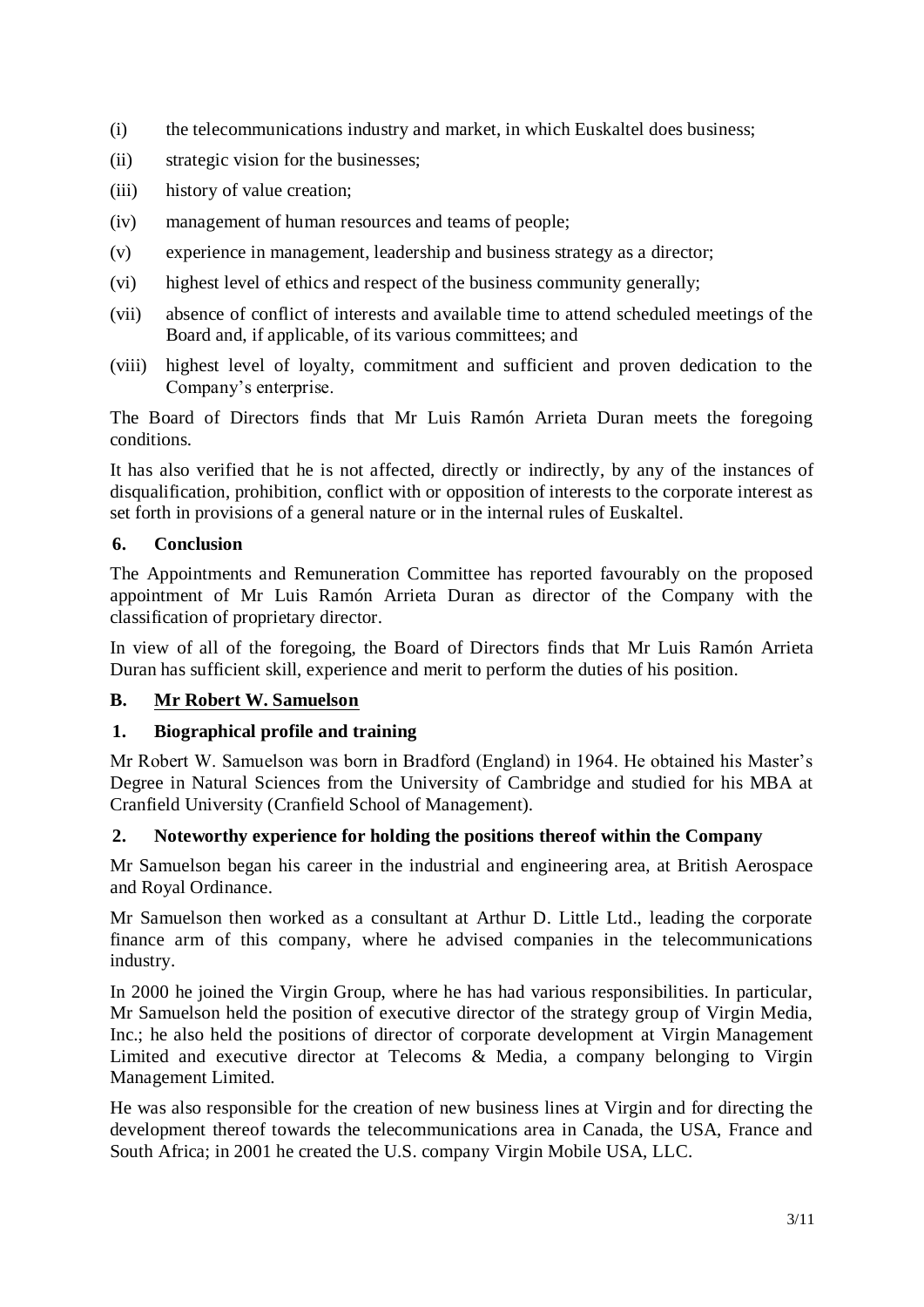In January 2015 he founded Zegona Communications PLC, where he holds the position of director of operations and executive director.

Among other positions, Mr Samuelson is a member of the Board of Directors of Virgin Mobile Canada, Virgin Mobile France and Virgin Mobile South Africa. He is also a member of the Strategy Committee of the Virgin Group, the body in charge of proposing new investment alternatives and corporate transactions.

## **3. Class**

Mr Robert W. Samuelson has been proposed based on his relationship with Zegona Limited, the significant shareholder proposing the appointment thereof.

Thus, taking into account that Mr Robert W. Samuelson has been proposed by a significant shareholder of the Company (i.e. Zegona Limited), the Appointments and Remuneration Committee deems him to be a proprietary director pursuant to the provisions of sub-section 3 of Section 529 *duodecies* of the Companies Act.

## **4. Shares of the Company and derivative financial instruments whose underlying assets are shares of the Company of which the director is a holder**

Mr Robert W. Samuelson is not currently the direct holder of any shares of Euskaltel or of financial instruments indexed to the value thereof.

# **5. Requirements for appointment**

Based on the information provided by the candidate, the Appointments and Remuneration Committee has verified that Mr Robert W. Samuelson meets the requirements of respectability, suitability, expertise, competence, experience, qualification, training, availability and commitment to his duties to hold the position of proprietary director of the Board of Directors of the Company, and has also verified that he meets the general requirements demanded of all directors of the Company as provided by law.

In particular, the Appointments and Remuneration Committee finds that, in the particular case of Mr Robert W. Samuelson, in order to be able to properly perform the duties inherent to the proposed position, the candidate must adequately combine sufficient abilities, skills and experience in the areas referred to above in section [II.](#page-1-0)[A](#page-1-1)[.5.](#page-1-2)

The Board of Directors finds that Mr Robert W. Samuelson meets the foregoing conditions.

It has also verified that he is not affected, directly or indirectly, by any of the instances of disqualification, prohibition, conflict with or opposition of interests to the corporate interest as set forth in provisions of a general nature or in the internal rules of Euskaltel.

## **6. Conclusion**

The Appointments and Remuneration Committee has reported favourably on the proposed appointment of Mr Robert W. Samuelson as director of the Company with the classification of proprietary director.

In view of all of the foregoing, the Board of Directors finds that Mr Robert W. Samuelson has sufficient skill, experience and merit to perform the duties of his position.

The appointment of Mr Robert W. Samuelson is subject to compliance with the condition precedent consisting of the consummation of the transaction to be submitted for approval of the shareholders at the Ordinary General Shareholders' Meeting as item five on the agenda during the financial year ending on 31 December 2017.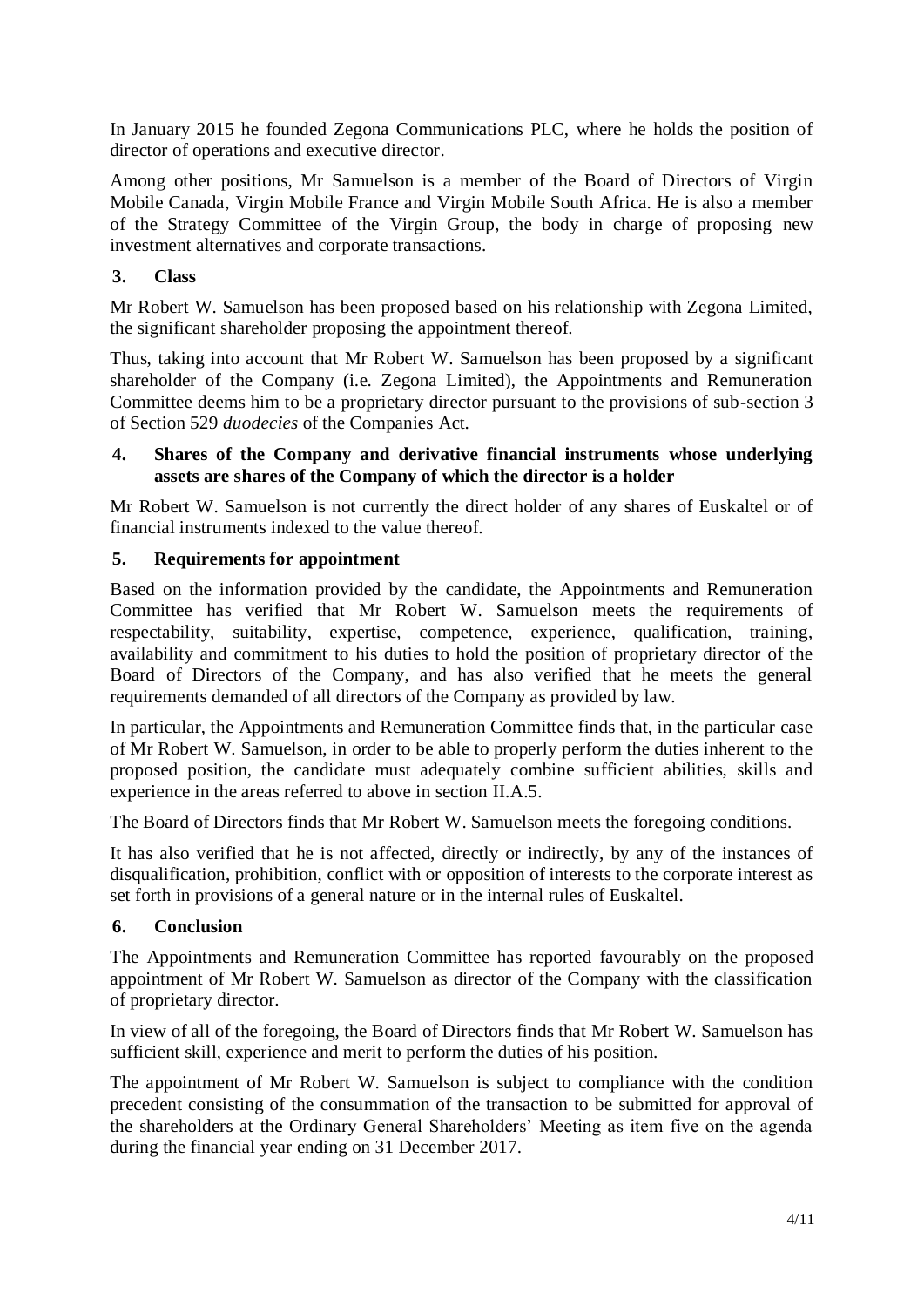# **C. Mr Jon James**

## **1. Biographical profile and training**

Mr Jon James was born in Edinburgh (Scotland) in 1969. He has a degree in Economics and History from the University of Cambridge.

## **2. Noteworthy experience for holding the positions thereof within the Company**

Mr Samuelson began his career in the technology, multimedia and telecommunications area, with executive posts at various companies in the United Kingdom belong to this area.

In 2007 he joined Virgin Media, where he was Director of Strategy and Director of Television.

After 7 years at Virgin Media, in 2014 he joined Com Hem, the main cable operator in Sweden, where he was Director of Operations, responsible for the residential market.

Mr James has been CEO of Tele2 Netherlands since March 2017.

### **3. Class**

Mr James has been proposed on the basis of his personal and professional qualifications and can discharge his duties without being constrained by relationships with the Company, its significant shareholders or its officers.

In light of the foregoing, Mr James has been deemed an independent director by the Appointments and Remuneration Committee, as based on the information received he meets the requirements set forth in sub-section 4 of Section 529 *duodecies* of the Companies Act.

### **4. Shares of the Company and derivative financial instruments whose underlying assets are shares of the Company of which the director is a holder**

Mr James is not currently the direct holder of any shares of Euskaltel or of financial instruments indexed to the value thereof.

## **5. Requirements for appointment**

Based on the information provided by the candidate, the Appointments and Remuneration Committee has verified that Mr James meets the requirements of respectability, suitability, expertise, competence, experience, qualification, training, availability and commitment to his duties to hold the position of independent director of the Board of Directors of the Company, and has also verified that he meets the general requirements demanded of all directors of the Company as provided by law.

In particular, the Appointments and Remuneration Committee finds that, in the particular case of Mr James, in order to be able to properly perform the duties inherent to the proposed position, the candidate must adequately combine sufficient abilities, skills and experience in the areas referred to above in section [II.](#page-1-0)[A](#page-1-1)[.5.](#page-1-2)

The Appointments and Remuneration Committee finds, and the Board of Directors confirms, that Mr James meets the foregoing conditions.

It has also verified that he is not affected, directly or indirectly, by any of the instances of disqualification, prohibition, conflict with or opposition of interests to the corporate interest as set forth in provisions of a general nature or in the internal rules of Euskaltel.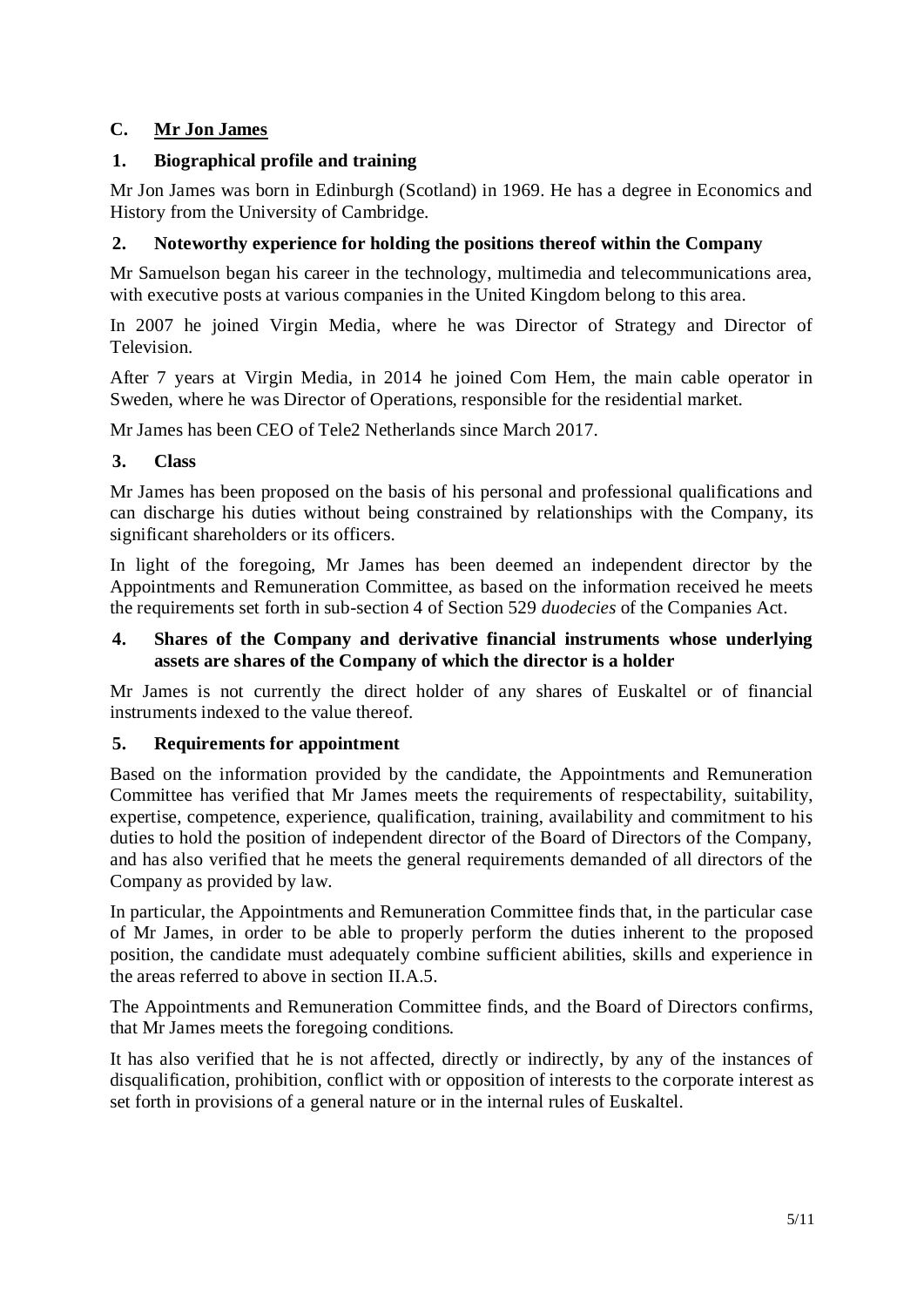## **6. Conclusion**

The Board of Directors endorses the proposal made by the Appointments and Remuneration Committee for the election of Mr Jon James as independent director of the Company.

In view of all of the foregoing, the Board of Directors finds that Mr Jon James has sufficient skill, experience and merit to perform the duties of his position.

# **III. Conclusion**

The information received indicates that the Candidates have sufficient skill, experience and merit to perform the duties of their position.

The Company's Board of Directors finds that the appointment of the proposed Candidates allows the Board of Directors to continue enjoying an equilibrium that enriches decisionmaking and provides plural viewpoints to the debate on the matters within its purview, maintaining a composition, structure and size that is balanced and in accordance with its needs and those of the Company itself.

Therefore, the Board of Directors endorses and makes its own the proposals made by the Appointments and Remuneration Committee relating to the appointment of the independent director Mr Jon James by the shareholders at the General Meeting, and after a favourable report of the Appointments and Remuneration Committee proposes the appointment of Mr Luis Ramón Arrieta Duran and Mr Robert W. Samuelson as proprietary directors.

The appointments of Mr Robert W. Samuelson and of Mr Jon James shall be subject to compliance with the condition precedent consisting of the consummation of the transaction to be submitted for approval of the shareholders at the Ordinary General Shareholders' Meeting as item five on the agenda during the financial year ending on 31 December 2017.

\* \* \*

In Derio, on 24 May 2017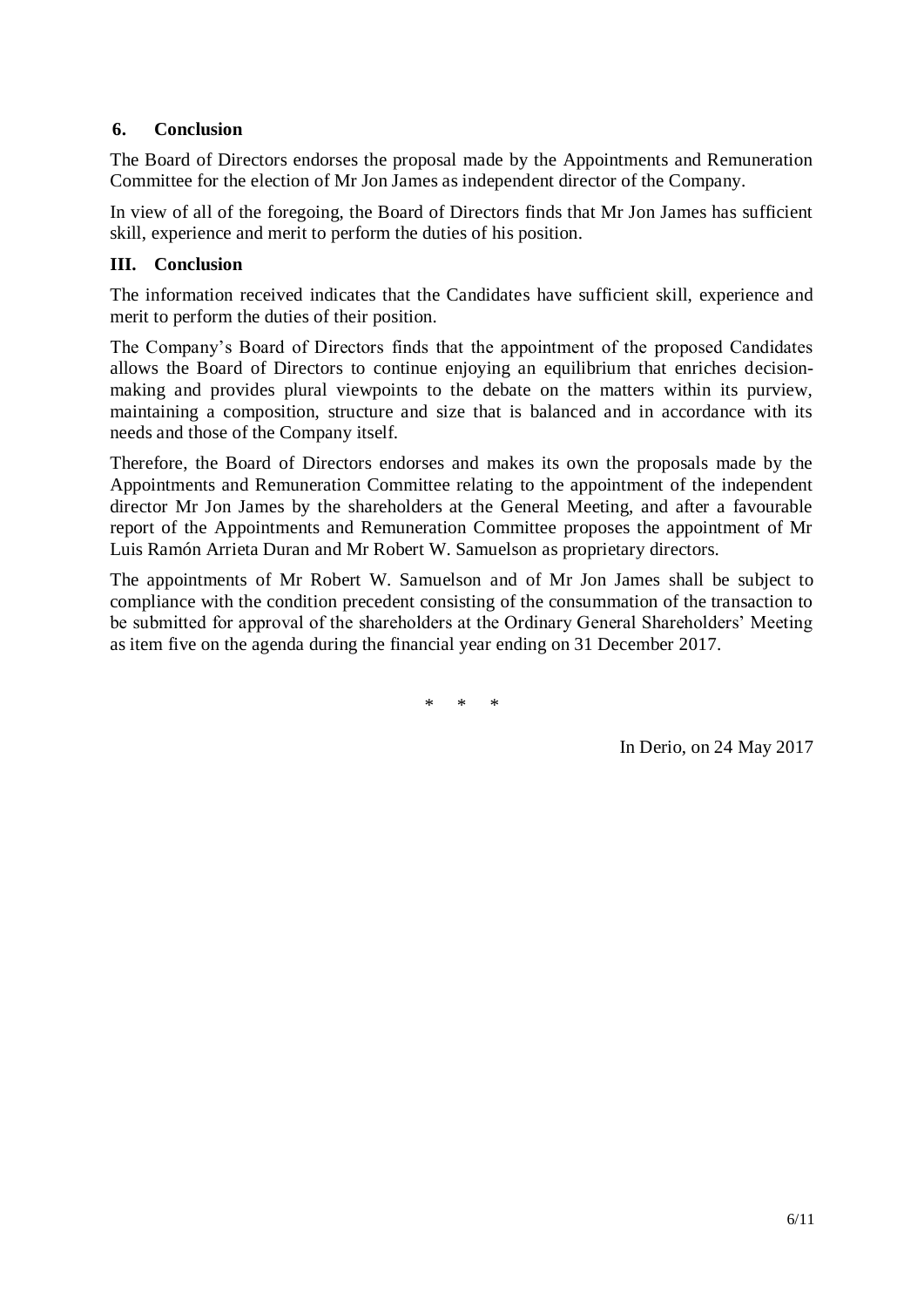#### **ANNEX I**

#### **PROPOSAL OF THE APPOINTMENTS AND REMUNERATION COMMITTEE**

### **Reasoned proposal of the Appointments and Remuneration Committee of Euskaltel, S.A. regarding the appointment of the independent director that is submitted for the approval of the shareholders at the upcoming Ordinary General Meeting**

This reasoned proposal is formulated in compliance with the provisions of Section 529 *decies* of the Companies Act and is intended to propose to the Board of Directors of Euskaltel, S.A. the appointment of an independent director to be submitted for approval by the shareholders at the upcoming Ordinary General Shareholders' Meeting, with said appointment being subject to compliance with the condition precedent consisting of the consummation of the transaction submitted for approval of the shareholders at the Ordinary General Shareholders' Meeting under item five of the agenda during the financial year ending on 31 December 2017.

In line with the provisions of said article of the Companies Act and in accordance with the provisions of article 5 of the Regulations of the Appointments and Remuneration Committee, this committee must:

- (i) submit to the Board of Directors proposals for the appointment of independent directors on an interim basis or for submission to a decision of the shareholders at a General Shareholders' Meeting, as well as proposals for the re-election or removal of said directors by the shareholders; and
- (ii) report on proposals for the appointment of the other directors on an interim basis or for submission to a decision of the shareholders at a General Shareholders' Meeting, as well as proposals for the re-election or removal thereof by the shareholders.

In the analysis performed by the Appointments and Remuneration Committee within the scope of its powers and within the framework of the Director Selection Policy of Euskaltel, this committee has concluded that it would be appropriate for the profiles of the members Board of Directors to achieve equilibrium within the Board of Directors as a whole, such that decision-making is enriched and multiple viewpoints are contributed to the discussion of the matters within its purview.

The Appointments and Remuneration Committee also promotes the profile of the directors being suitable for achieving the goals of the Company, which would require, among other things but principally, the following aptitudes among the directors:

- (a) the telecommunications industry and market, in which Euskaltel does business;
- (b) strategic vision for the businesses;
- (c) history of value creation;
- (d) management of human resources and teams of people;
- (e) experience in management, leadership and business strategy as a director;
- (f) highest level of ethics and respect of the business community generally;
- (g) absence of conflict of interests and available time to attend scheduled meetings of the Board and, if applicable, of its various committees; and
- (h) highest level of loyalty, commitment and sufficient and proven dedication to the Company's enterprise.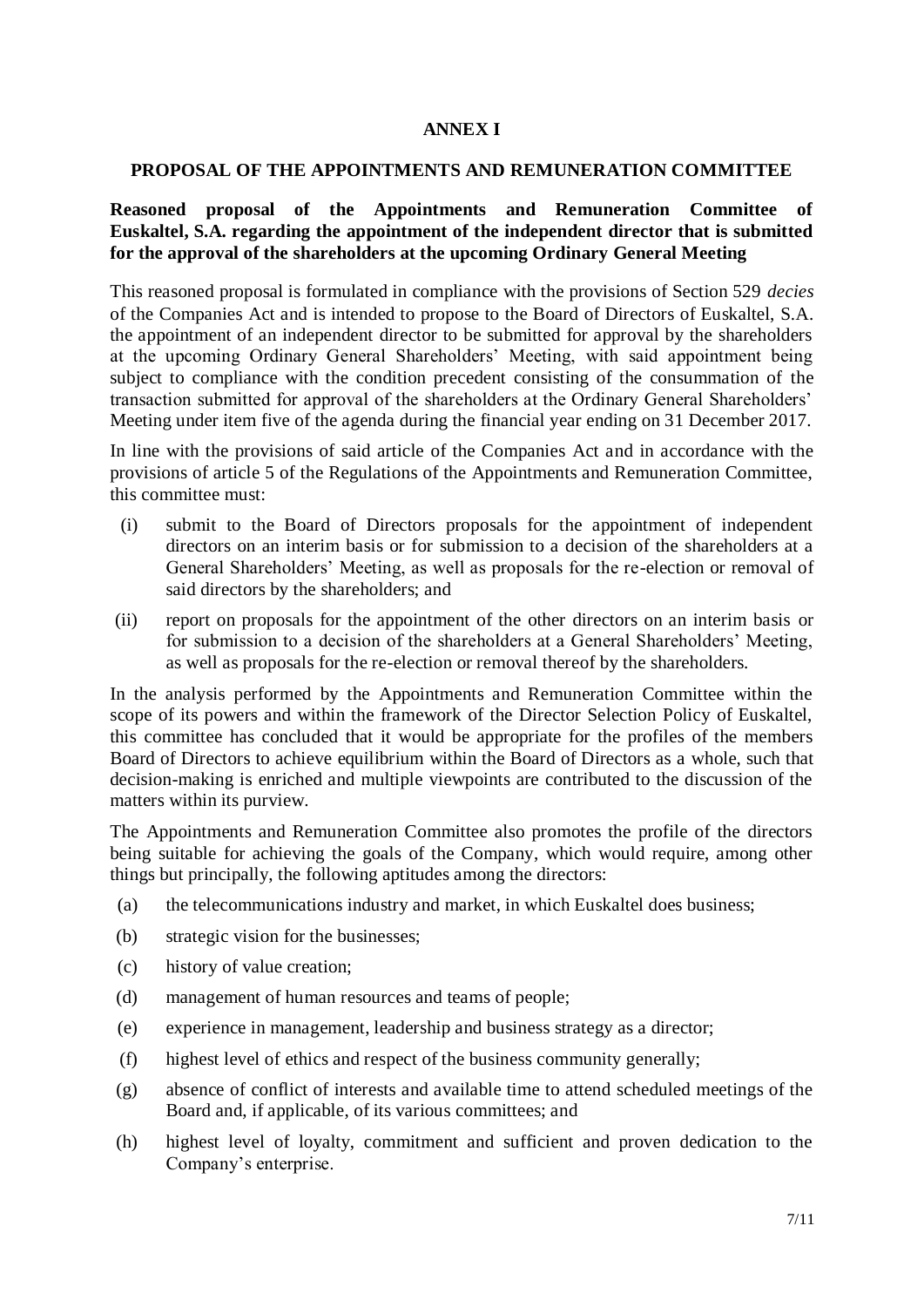Taking into account the powers and the current needs of the Board of Directors, it is deemed appropriate to appoint Mr Jon James as independent director.

Pursuant to article 52 of the Bylaws, the director's term shall be four (4) years, although it is provided that the director may be re-elected on one or more occasions for equal maximum terms.

Therefore, it is proposed to appoint Mr Jon James with the classification of independent director for the bylaw-mandated term of four (4) years. As stated above, this appointment is subject to compliance with the condition precedent consisting of the consummation of the transaction to be submitted for approval of the shareholders at the Ordinary General Shareholders' Meeting as item five on the agenda during the financial year ending on 31 December 2017.

Detailed information regarding the candidate is set out below:

# **I. Mr Jon James**

The information obtained by the Company and her performance as a director at Euskaltel shows that Mr Jon James has both sufficient knowledge as well as the required professional experience to perform the duties of a director.

Mr Jon James was born in Edinburgh (Scotland) in 1969. He has a degree in Economics and History from the University of Cambridge.

Mr Samuelson began his career in the technology, multimedia and telecommunications area, with executive posts at various companies in the United Kingdom belong to this area.

In 2007 he joined Virgin Media, where he was Director of Strategy and Director of Television.

After 7 years at Virgin Media, in 2014 he joined Com Hem, the main cable operator in Sweden, where he was Director of Operations, responsible for the residential market.

Mr James has been CEO of Tele2 Netherlands since March 2017.

In light of the foregoing, it is deemed that Mr Jon James has the appropriate skills, experience and merits to hold the position of director. He has professional experience that includes a profound knowledge of the telecommunications, technology and media worlds. This makes him an ideal candidate to form part of the Board of Directors of Euskaltel.

Finally, as regards the class of director, this committee finds that Mr Jon James meets the requirements set forth in sub-section 4 of Section 529 *duodecies* of the Companies Act to be considered an independent director. This appointment is subject to compliance with the condition precedent consisting of the consummation of the transaction to be submitted for approval of the shareholders at the Ordinary General Shareholders' Meeting as item five on the agenda during the financial year ending on 31 December 2017.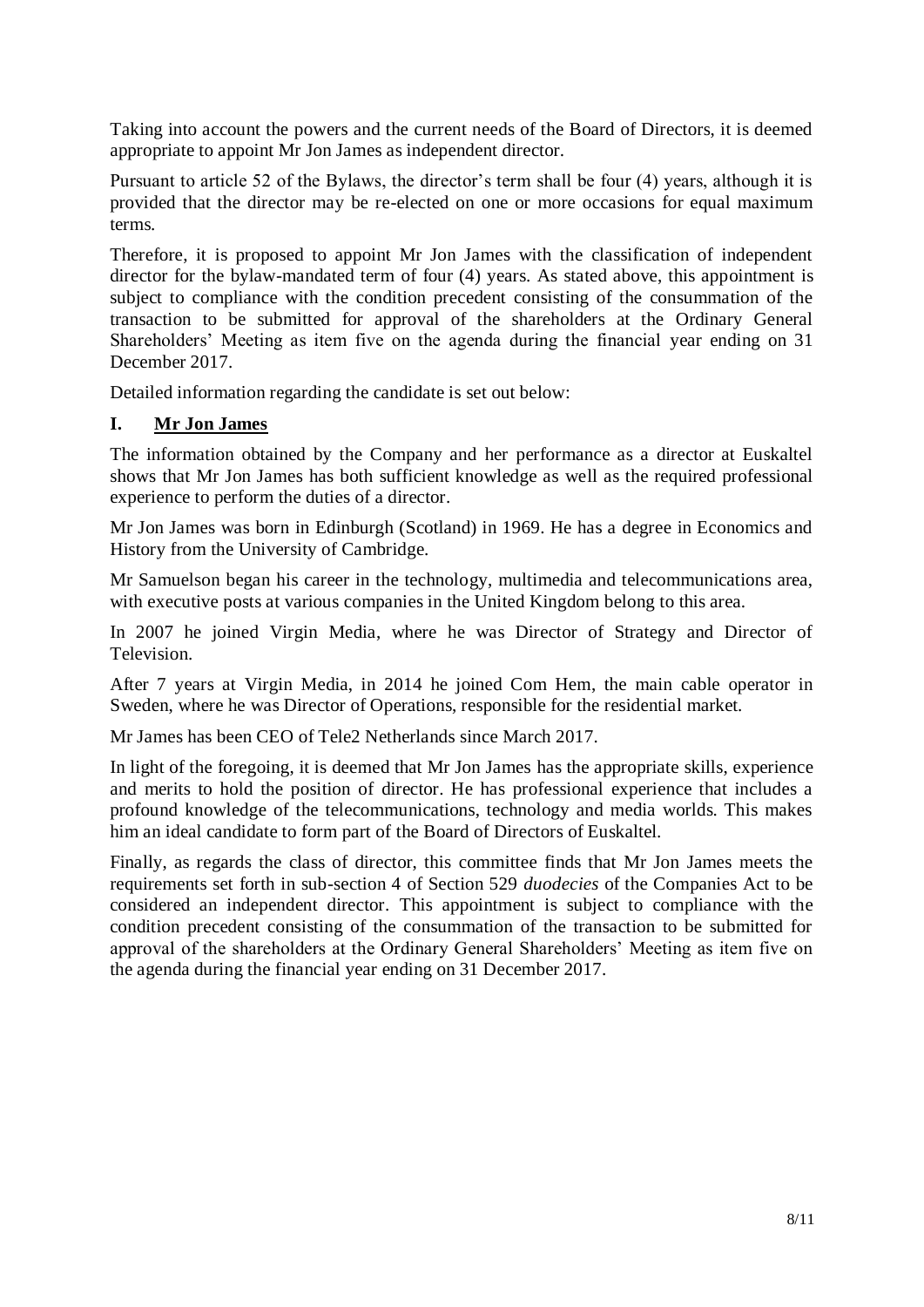#### **ANEXO II**

#### **FAVOURABLE REPORT OF THE APPOINTMENTS AND REMUNERATION COMMITTEE**

#### **Report of the Appointments and Remuneration Committee of Euskaltel, S.A. favourably assessing the proposal of the Board of Directors for the appointment of two proprietary directors**

This report is issued in compliance with the provisions of Section 529 *decies* of the Companies Act and is intended to favourably report to the Board of Directors of Euskaltel, S.A. regarding the appointment of two directors, both with the classification of proprietary director, to be submitted for approval by the shareholders at the upcoming Ordinary General Shareholders' Meeting, with the appointment of Mr Robert W. Samuelson being subject to compliance with the condition precedent consisting of the consummation of the transaction submitted for approval of the shareholders at the Ordinary General Shareholders' Meeting under item five of the agenda during the financial year ending on 31 December 2017.

In line with the provisions of said article of the Companies Act and in accordance with the provisions of article 5 of the Regulations of the Appointments and Remuneration Committee, this committee must:

- (i) submit to the Board of Directors proposals for the appointment of independent directors on an interim basis or for submission to a decision of the shareholders at a General Shareholders' Meeting, as well as proposals for the re-election or removal of said directors by the shareholders; and
- (ii) report on proposals for the appointment of the other directors on an interim basis or for submission to a decision of the shareholders at a General Shareholders' Meeting, as well as proposals for the re-election or removal thereof by the shareholders.

For these purposes, the Appointments and Remuneration Committee finds that the candidate must adequately combine sufficient abilities, skills and experience in the following areas:

- (a) the telecommunications industry and market, in which Euskaltel does business;
- (b) strategic vision for the businesses;
- (c) history of value creation;
- (d) management of human resources and teams of people;
- (e) experience in management, leadership and business strategy as a director;
- (f) highest level of ethics and respect of the business community generally;
- (g) absence of conflict of interests and available time to attend scheduled meetings of the Board and, if applicable, of its various committees; and
- (h) highest level of loyalty, commitment and sufficient and proven dedication to the Company's enterprise.

Taking into account the powers and current needs of the Board of Directors, it is deemed appropriate to appoint the persons referred to in this report, also taking into account the analysis included herein regarding the assessment of their actual work and dedication.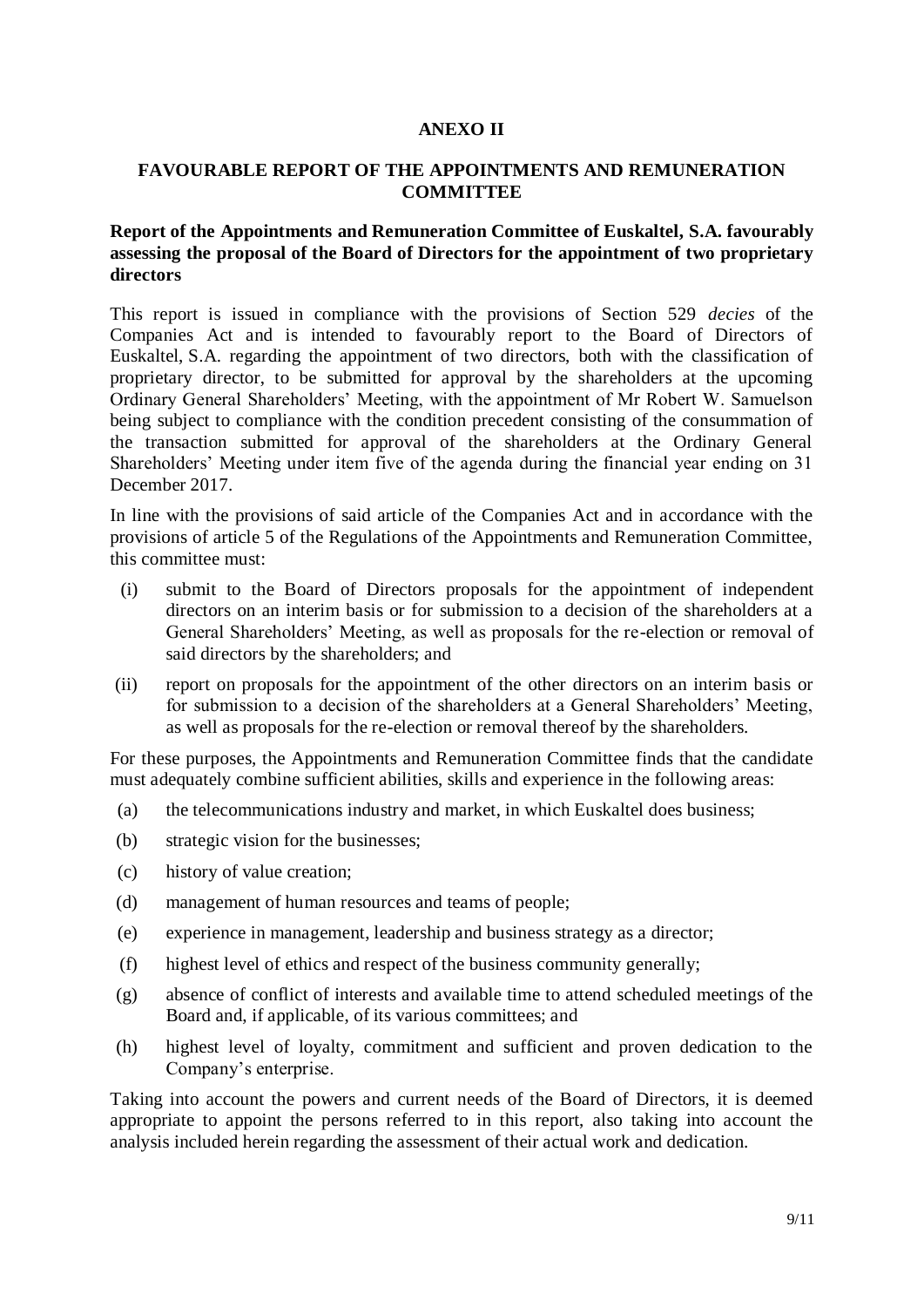Pursuant to article 52 of the Bylaws, the directors' term shall be four (4) years, although they may be re-elected on one or more occasions for equal maximum terms.

Therefore, this committee reports favourably on the appointment of Mr Luis Ramón Arrieta Duran and Mr Robert W. Samuelson as members of the Board of Directors of Euskaltel with the classification of proprietary directors for the bylaw-mandated term of four (4) years), with the appointment of Mr Robert W. Samuelson being subject to compliance with the condition precedent consisting of the consummation of the transaction to be submitted for approval of the shareholders at the Ordinary General Shareholders' Meeting as item five on the agenda during the financial year ending on 31 December 2017.

The detailed report regarding each of these directors is set out below:

# **I. Mr Luis Ramón Arrieta Durana**

The information obtained by the Company and the professional background of Mr Arrieta Durana shows that the candidate not only has sufficient knowledge but also the required professional experience to perform the duties of his position.

Mr Luis Ramón Arrieta Duran, born in Maeztu (Álava) in 1957. He has a degree in Chemistry from Universidad de Valladolid, as well as a Ph.D. in Financial Economy from Universidad Autónoma de Madrid, and completed his education at various business schools, including INSEAD and IESE.

Mr Luis Ramón Arrieta Duran has spent his professional career mainly in the banking area. In particular, he has held the positions of Managing Director of Finanzia Banco de Crédito, S.A. and BBVA E-Commerce, as well as the positions of Assistant Executive Vice President of BBVA and Territorial Director of BBVA for the Basque Country and Cantabria, all within the BBVA Group.

He has also been connected to the university training sector: he was Director-General of Universidad de Deusto from 2007 to 2012.

He has been a member of the Boards of Directors of entities like Norpension, S.A., Solium, S.A., Terra Network, S.A., Mobipay Internacional, S.A., Portal Gas Natural, S.A. and Hotelnet B2B, S.A., among others.. He is a member of the Board of Trustees of Caja de Ahorros de Vitoria y Álava–Araba eta Gasteizko Aurrezki Kutxa Fundación Bancaria, representing the Provincial Government of Álava.

In view of the foregoing, Mr Luis Ramón Arrieta Duran has sufficient skill, experience and merit to perform the duties of his position. Therefore, the Appointments and Remuneration Committee reports favourably on the candidacy of Mr Luis Ramón Arrieta Duran for appointment as a director by the shareholders at the General Shareholders' Meeting of the Company with the classification of proprietary director.

## **II. Mr Robert W. Samuelson**

The information obtained by the Company and the professional background of Mr Samuelson shows that the candidate not only has sufficient knowledge but also the required professional experience to perform the duties of his position.

Mr Robert W. Samuelson was born in Bradford (England) in 1964. Mr Samuelson holds a Master's Degree in Natural Sciences from the University of Cambridge and studied for his MBA at Cranfield University (Cranfield School of Management).